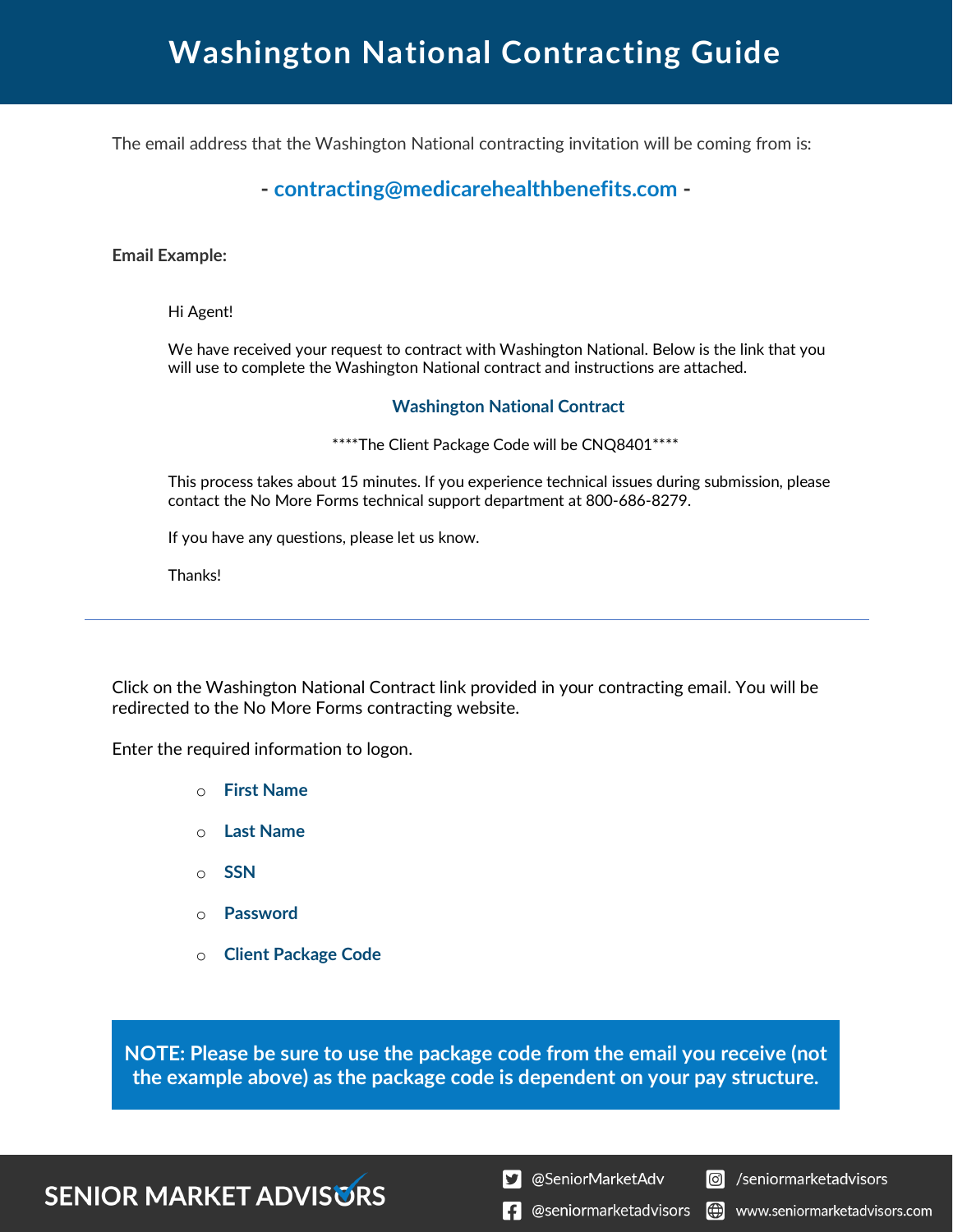### **Washington National Contracting Guide**



#### Login to nomoreforms

| Company:                    | Washington National Ins Co      |  |
|-----------------------------|---------------------------------|--|
| Your First Name:            |                                 |  |
| Your Last Name:             |                                 |  |
| Your SSN:                   |                                 |  |
| Assign Yourself a Password: |                                 |  |
| Confirm Your Password:      |                                 |  |
| Client Package Code:        | if required<br>(case sensitive) |  |
|                             | Logon To nomoreforms            |  |

After entering your information and choosing "Logon To nomoreforms", you will need to accept the electronic contracting agreement.

Scroll to the bottom of the agreement and select "Accept."

| You will need to complete all required forms that show an "incomplete" status.<br>Other forms will be optional. |  |  |  |  |
|-----------------------------------------------------------------------------------------------------------------|--|--|--|--|
| <b>Agent Application</b><br>$\Omega$                                                                            |  |  |  |  |

- o **Sales Rep Agreement**
- o **Release and Authorization**
- o **Mississippi Appts Only (optional)**
- o **Agent Compliance Guidelines**
- o **Advance Comp Agreement (optional)**
- o **WNIC HIPAA to HITECH**
- o **Non-CA Arbitration Agreement**

### **SENIOR MARKET ADVISURS**

S @SeniorMarketAdv

Seniormarketadvisors

 $\left| \cdot \right|$  @seniormarketadvisors www.seniormarketadvisors.com